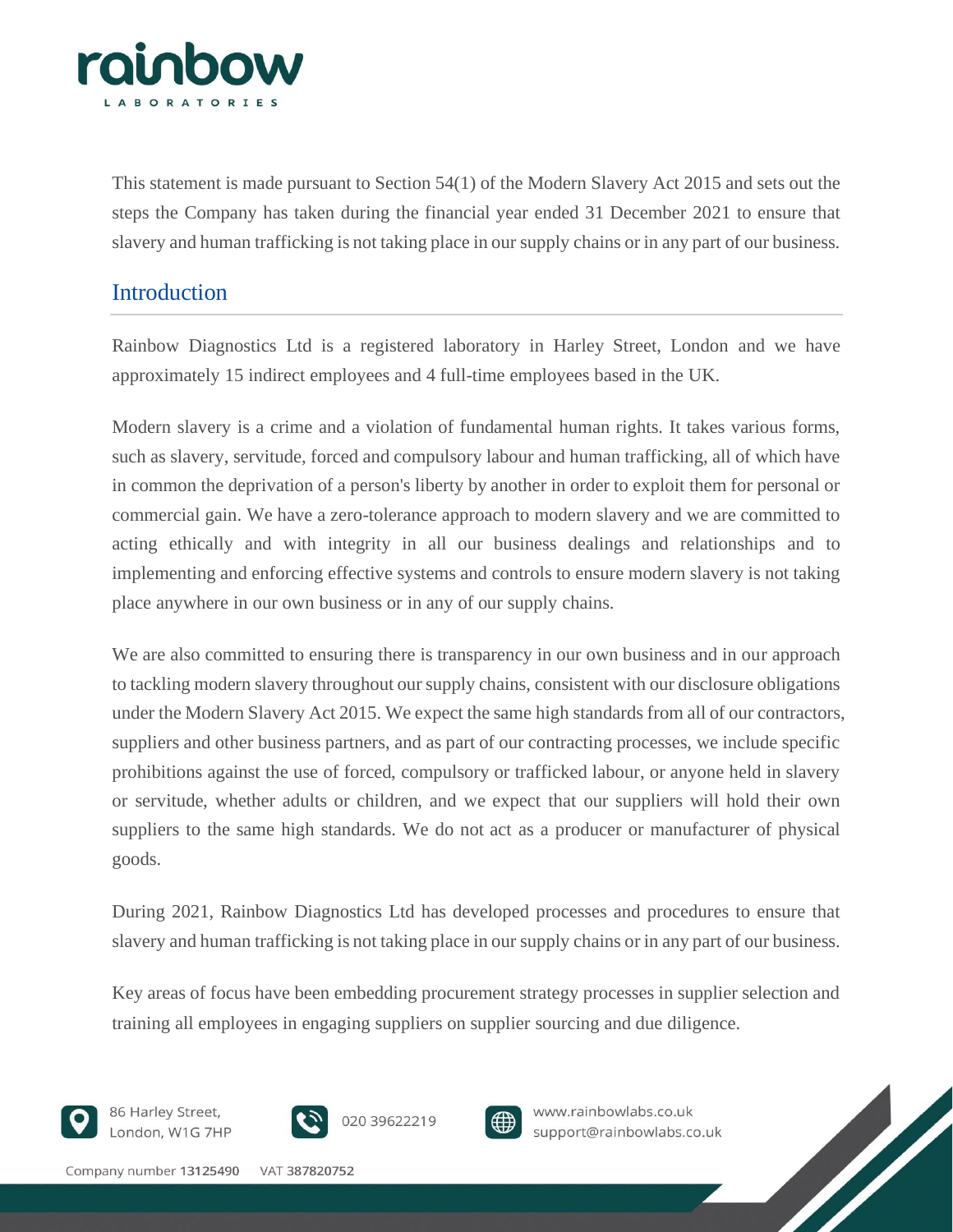

## Our Policies on Slavery and Human Trafficking

Rainbow Diagnostics Ltd's internal policies include our Anti-Slavery and Human Trafficking Policy where we confirm our zero-tolerance approach to modern slavery and which reflects our commitment to acting ethically and with integrity in all our business relationships and to implementing and enforcing effective systems and controls to ensure slavery and human trafficking is not taking place anywhere in our supply chains.

Our policies are supported by our Whistleblowing Framework, which encourages and provides clear guidance on raising concerns in confidence relating to any potential wrongdoings which extends to slavery and human trafficking. All reports are fully investigated and appropriate remedial actions taken.

## Assessment of Modern Slavery Risk within our Supply Chain

In our focus on Modern Slavery, we review risk assessments to determine where the risk of modern slavery and human trafficking lies both within the Group and in its supply chains. Suppliers have been assessed in terms of the nature of services they supply to the Group and the geographical risk. These assessments cover the entire scope of our business, encompassing recruitment agencies, software suppliers and developers, building contractors, cleaning companies and other professional service providers. Geographically, most suppliers are based in the UK (or we contract with and make payment to the UK office) with the exception of some professional suppliers.

We understand that our biggest exposure to Modern Slavery remains with organisations who, whilst having a UK office base, utilise the services of individuals based in countries with emerging economies. Existing suppliers have been made aware of our zero tolerance of modern slavery and procedures have been put in place to make new suppliers aware of our zero tolerance policy when they request to work with us. Responses are reviewed by senior management before a new supplier is approved.



86 Harley Street, London, W1G 7HP



020 39622219



www.rainbowlabs.co.uk support@rainbowlabs.co.uk

Company number 13125490 VAT 387820752